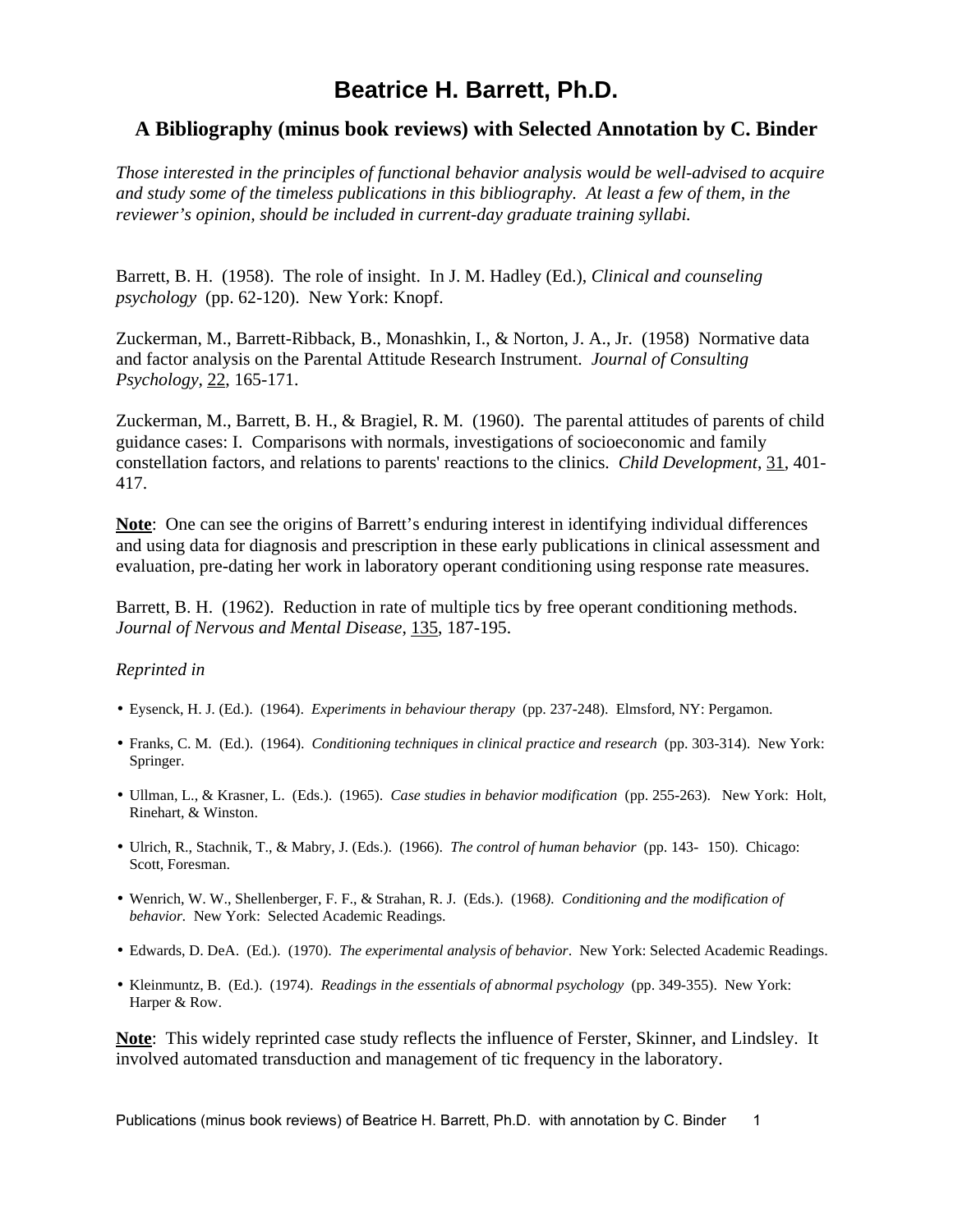Barrett, B. H., & Lindsley, O. R. (1962). Deficits in acquisition of operant discrimination and differentiation shown by institutionalized retarded children*. American Journal of Mental Deficiency*, 67, 424-435.

Reprinted in:

- Ullman, L., & Krasner, L. (Eds.). (1965). *Case studies in behavior modification* (pp. 348-358). New York: Holt, Rinehart & Winston.
- Edwards, D. DeA. (Ed.). (1970). *The experimental analysis of behavior*. New York: Selected Academic Readings.

**Note**: This groundbreaking study took advantage of an elegant laboratory paradigm developed by Lindsley and Skinner in their work with institutionalized psychotics. By functionally defining stages in acquisition of simultaneous stimulus discrimination and response differentiation using multiple channel cumulative recording and response rate measures, it was possible to conduct diagnosis and prescription in the laboratory. What stage of acquisition did each individual achieve under "standard" contingencies, and what changes in the functionally defined ingredients of the "operant equation" allowed each individual to move further toward full acquisition? This model defined in unmistakable terms the features of data-based functional behavior analysis as it relates to clinically defined behavior deficits and excesses. Any behavior analyst unfamiliar with this work would be well advised to find and study a copy of this article.

Zuckerman, M., Nurnberger, J. I., Gardiner, S. H., Vandiveer, J. M., Barrett, B. H., & den Breeijen, A. (1963). Psychological correlates of somatic complaints in pregnancy and difficulty in childbirth. *Journal of Consulting Psychology*, 27, 324-329.

Asano, S., & Barrett, B. H. (1964). A periscope for behavior observation*. Journal of the Experimental Analysis of Behavior*, 7, 430.

Barrett, B. H. (1965). Acquisition of operant differentiation and discrimination by institutionalized retarded children. *American Journal of Orthopsychiatry,* 35, 862-885.

**Note**: This paper continued the work reported in Barrett and Lindsley (1962). Another must-read publication for the current-day behavior analyst.

Barrett, B. H. (1969). Behavioral individuality in four cultural-familially retarded brothers. *Behaviour Research and Therapy*, 7, 79-91.

Reprinted in:

• Erickson, M. T., & Williams, B. (Eds.). (1973). *Readings in behavior modification research with children*. New York: MSS Information Corporation.

**Note**: This report demonstrates the sensitivity of operant conditioning methods and response rate measurement for clinical diagnosis. It explicitly connects Barrett's early interest in clinical diagnosis and prescription with her later discoveries in the laborotory.

Barrett, B. H. (1969). Behavior modification in the home: Parents adopt laboratory-developed tactics to bowel-train a 5 1/2-year-old. *Psychotherapy: Theory, Research and Practice*, 6, 172-176.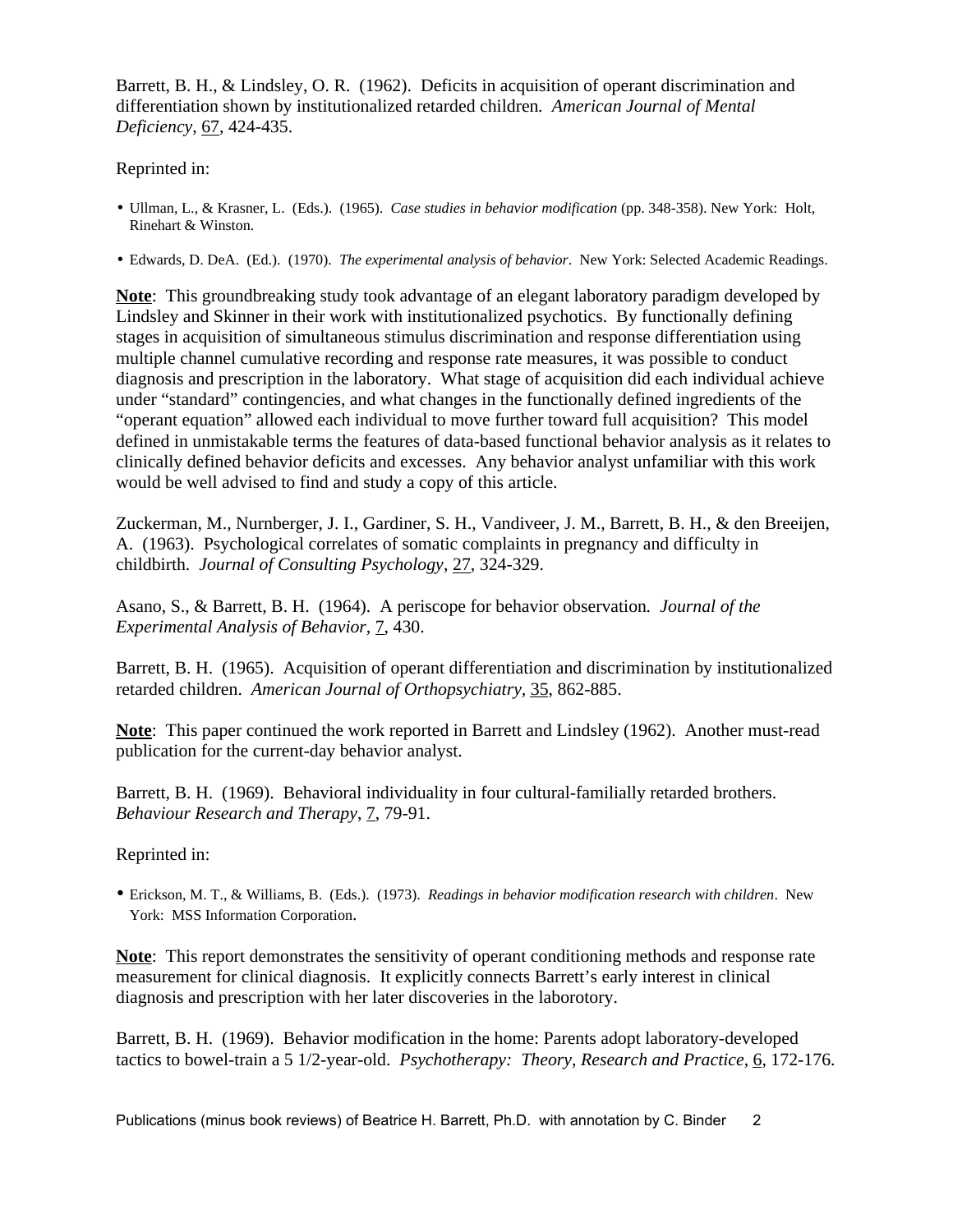Reprinted in:

- Zlutnick, S., & Katz, R. (Eds.). (1975). *Behavior therapy and health care: Principles and applications* (pp. 161- 168). Elmsford, NY: Pergamon.
- LeBow, M. D. (Ed.). (1976). *Approaches to modifying behavior* (pp. 312-319). New York: Appleton-Century-Crofts.

**Note**: This was one of the first reported cases of teaching parents to apply behavioral methods at home.

Barrett, B. H. (1971). Behavioral differences among an institution's back ward residents. *Mental Retardation*, 9(1), 4-9.

**Note**: This report further demonstrated and showed refinement of laboratory methods for distinguishing among individuals based on functional analysis and response rate measurement.

Barrett, B. H., & McCormack, J. E., Jr. (1973). Varied-teacher tutorials: A tactic for generating credible behavior in severely retarded children. *Mental Retardation*, 11(6), 14-19.

**Note**: This paper describes a remarkably efficient process developed in Barrett's laboratory classroom for using minimally trained student volunteers to deliver and measure the results of instructional programs with a large number and range of institutional residents. An important effect of using multiple tutors for students was greater likelihood of learning and behaving appropriately with different people (generalization), confirming a hunch derived from lab studies showing faster acquisition and higher response rates in residents of a ward with greater staff turnover.

Barrett, B. H. (1977). The social worker as a facilitator of behavior change*. Social Work Focus,* 3(9), 5. (Abstract)

Barrett, B. H. (1977). Behavior analysis. In J. Wortis (Ed*.), Mental retardation and developmental disabilities: Vol. 9* (pp. 141-202). New York: Brunner/Mazel.

**Note**: This chapter – a comprehensive review of the literature in its field published over 25 years ago – stands today as one of the clearest, most elegant and thorough explications of functional analysis and its applications to behavioral instruction and "habilitation." I have spoken with graduate students and faculty members in recent years who thanked me for referring them to this "old" publication and said that they wished they had read it earlier in their careers. This article can serve as a cornerstone for any course in behavior analysis for applied settings, or for Precision Teaching.

Barrett, B. H. (1979). Communitization and the measured message of normal behavior. In R. York & E. Edgar (Eds.), *Teaching the severely handicapped: Vol. 4* (pp. 301-318). Columbus, OH: Special Press.

**Note**: The data presented in this chapter have probably been shared publicly in the last 20 years by Carl Binder, Kent Johnson, and others more than virtually any other data set in existence. They illustrate the sensitivity of response rate measures and support the conclusion that only by including the time dimension in our instructional measures can we hope to "normalize" behavior.

Publications (minus book reviews) of Beatrice H. Barrett, Ph.D. with annotation by C. Binder 3